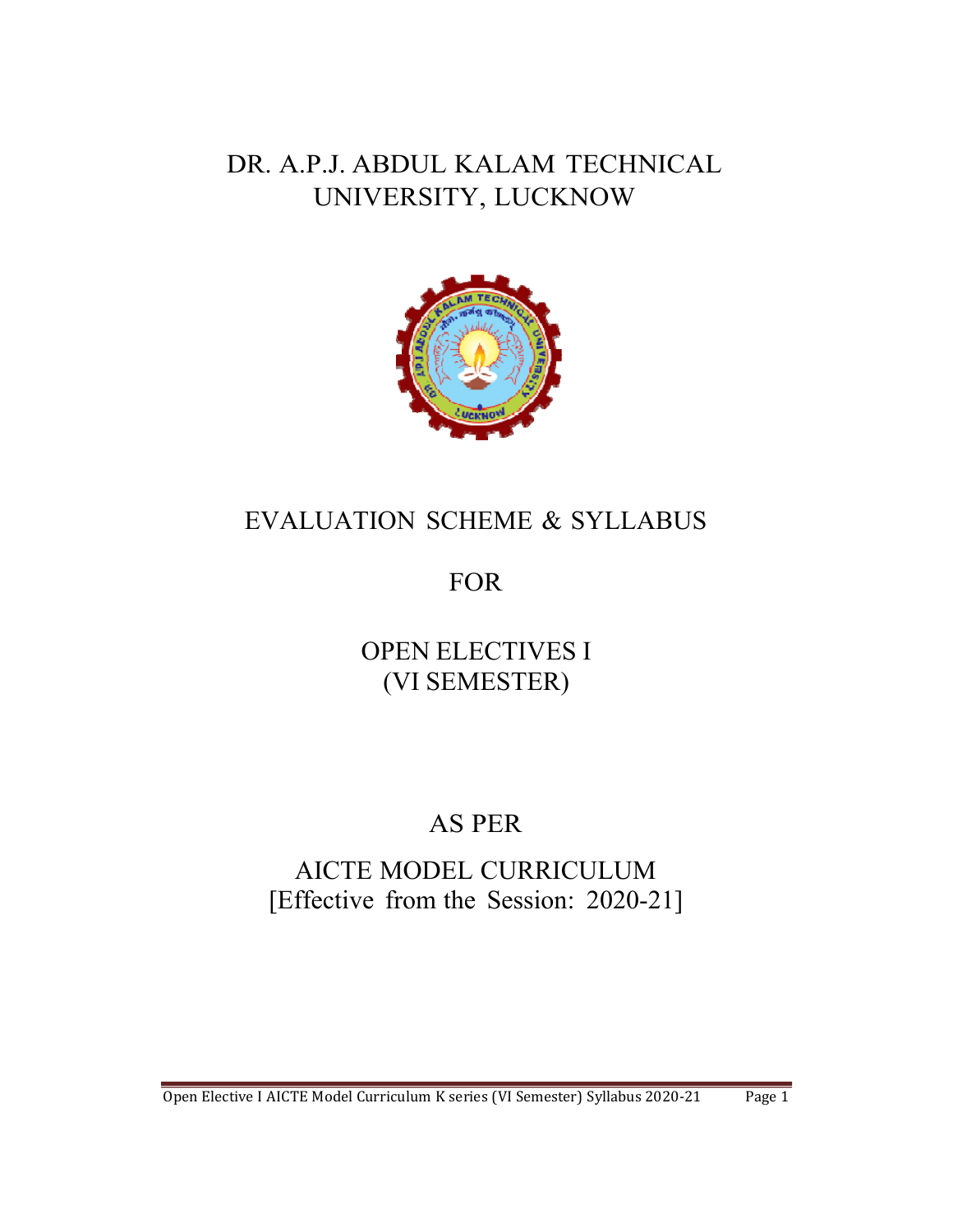## **B.Tech. VI Semester**

## **OPEN ELECTIVE-I**

| <b>KOE060</b> | <b>IDEA TO BUSINESS MODEL</b>                                                            |
|---------------|------------------------------------------------------------------------------------------|
| <b>KOE061</b> | <b>REAL TIME SYSTEMS</b>                                                                 |
| <b>KOE062</b> | <b>EMBEDDED SYSTEM</b>                                                                   |
| <b>KOE063</b> | <b>INTRODUCTION TO MEMS</b>                                                              |
| <b>KOE064</b> | OBJECT ORIENTED PROGRAMMING                                                              |
| <b>KOE065</b> | COMPUTER BASED NUMERICAL TECHNIQUES                                                      |
| <b>KOE066</b> | <b>GIS &amp; REMOTE SENSING</b>                                                          |
| <b>KOE067</b> | BASICS OF DATA BASE MANAGEMENT SYSTEM                                                    |
| <b>KOE068</b> | SOFTWARE PROJECT MANAGEMENT                                                              |
| KOE069        | *UNDERSTANDING THE HUMAN BEING COMPREHENSIVELY-<br>HUMAN ASPIRATIONS AND ITS FULFILLMENT |

# NOTE:

- 1. The Student shall choose an open Elective Subject from the list of open elective courses in such a manner that he/she has not studied the same course in any form during the degree programme.
- 2. The students shall choose an Open Elective course from the prescribed list of open elective courses available at University website for 3rd year (2020-21) in such a manner that he/she has not studied the same subject or allied subject in any semester during the entire degree program.
- 3. Subject to aforesaid condition, the open Elective courses may be offered from the department to all students irrespective of branch. There is no restriction related to branch. The students of any branch (irrespective of department) can select the open elective subjects from the prescribed list of open elective courses.
- 4. \* It is mandatory that for subjects (KOE069) only trained Faculty (who had done the FDP for these courses) will teach the courses.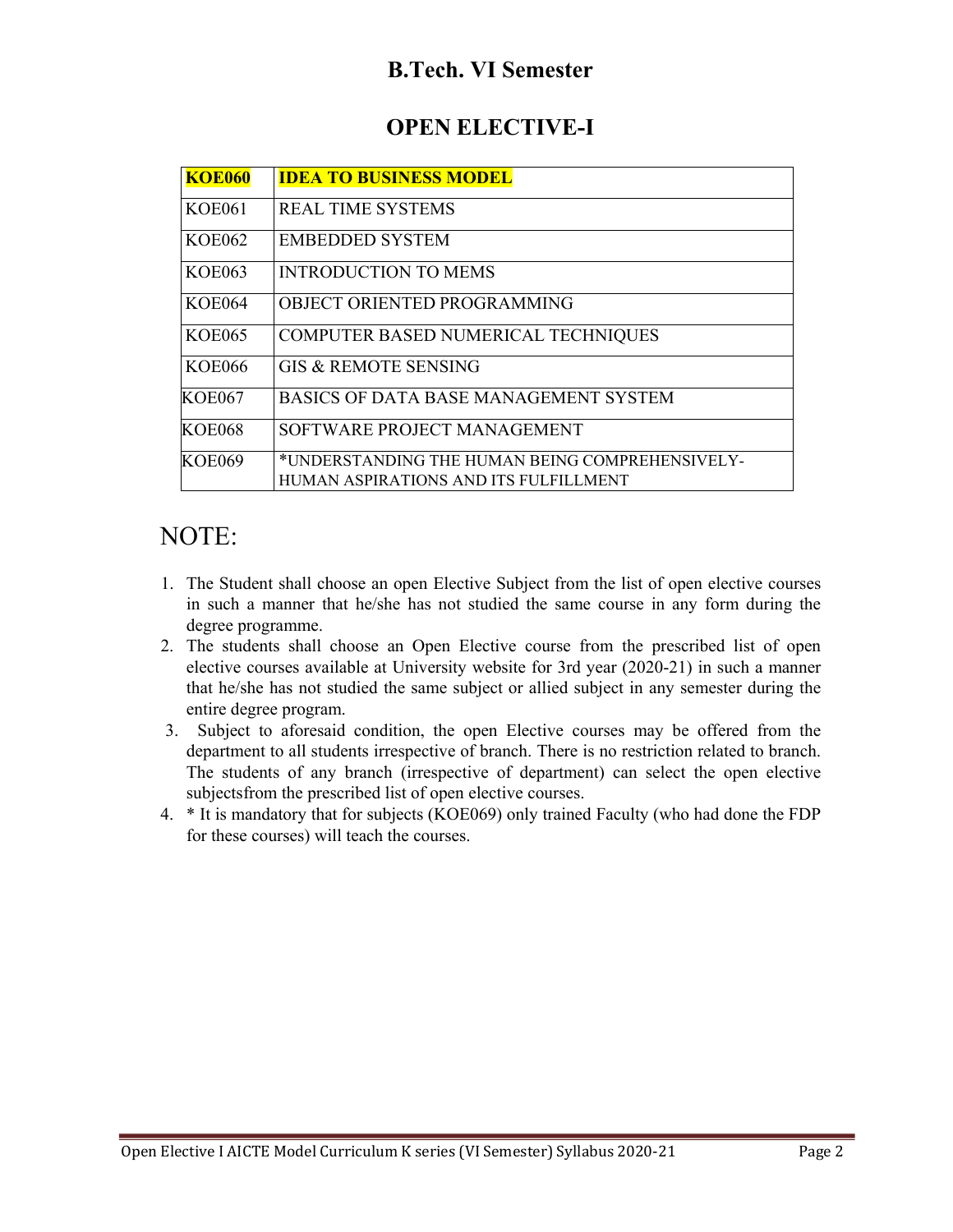#### **KOE-060 IDEA TO BUSINESS MODEL**

#### **Course Objectives:**

- 1. This course can motivate students to have an overall idea how to start and sustain a business enterprise.
- 2. The students will learn basics of choosing an idea of a business model.
- 3. The core areas of choosing a business model are encompassed with Entrepreneurship development, PPC & communication system. The students will thus develop basic competencies how to run a business enterprise.

| Unit         | <b>Topics</b>                                                                                                                                                                                                                                                                              | <b>Lectures</b> |
|--------------|--------------------------------------------------------------------------------------------------------------------------------------------------------------------------------------------------------------------------------------------------------------------------------------------|-----------------|
| $\mathbf{I}$ | <b>Introduction</b><br>Search for a business idea- How to choose an idea- Product idea- selection<br>of product- The adoption process- Product innovation- Production,<br>planning and development strategy- New product idea.                                                             | 8               |
| $\mathbf{I}$ | Introduction to Entrepreneurship - Meaning and concept<br>of<br>entrepreneurship- Difference between Entrepreneurship & wage<br>employment - Functions of an Entrepreneur. Entrepreneur vs Manager-<br>role of entrepreneurship in economic development – Barriers to<br>entrepreneurship. | 8               |
| Ш            | The Entrepreneur - types of entrepreneurs- Competencies required to<br>become an entrepreneur - Creative and Design Thinking, the<br>entrepreneurial decision process- The process of Entrepreneurial<br>development prog (EDP)- Evaluation of EDP - Entrepreneur development<br>training. | 8               |
| IV           | Production system- Design of production system- Types of production<br>system-Production, planning & control (PPC) - Steps of PPC.                                                                                                                                                         | 8               |
| V            | Communication- Importance of communication system - barriers to<br>communication - listening to people- the power of talk - personal selling -<br>risk taking & resilience - negotiation.                                                                                                  | 8               |

#### **Text Books:**

- 1. Entrepreneurship Development- Sangeeta Sharma, Kindle edition
- 2. Production & operations Management- Kanishka Bedi,
- 3. Marketing Management- Philip Kotler.
- 4. The Business Model Book: Design, build and adapt business ideas that drive business growth: Adam Bock , Gerard George

**Course Outcomes:** At the end of this course students will demonstrate the ability to:

- 1. Enhance creative knowledge of students regarding selection of a business idea and it's implementation process.
- 2. Acquire knowledge on entrepreneurship development, its Pro's and con's.
- 3. Acquire basic knowledge on how to become an Entrepreneur.
- 4. Develop knowledge on Production systems and it's sustainability through production, planning and control (PPC)
- 5. Develop appropriate business model and apply in a better way.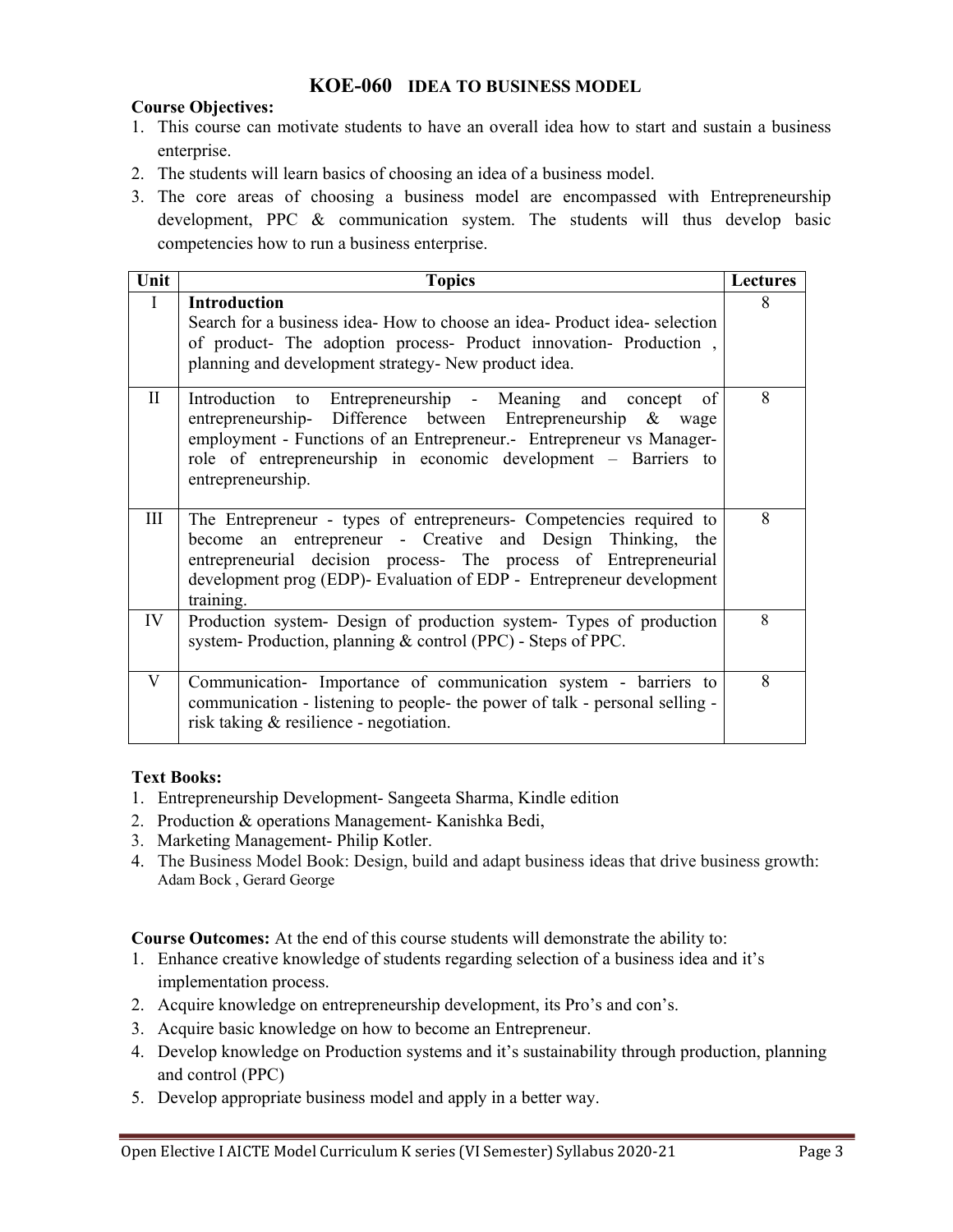### **KOE-061 REAL TIME SYSTEMS**

| Unit         | <b>Topics</b>                                                                 | <b>Lectures</b> |
|--------------|-------------------------------------------------------------------------------|-----------------|
| $\mathbf I$  | <b>Introduction</b>                                                           | 8               |
|              | Definition, Typical Real Time Applications: Digital Control, High Level       |                 |
|              | Controls, Signal Processing etc., Release Times, Dead-lines, and Timing       |                 |
|              | Constraints, Hard Real Time Systems and Soft Real Time Systems,               |                 |
|              | Reference Models for Real Time Systems: Processors and Resources,             |                 |
|              | Temporal Parameters of Real Time Workload, Periodic Task Model,               |                 |
|              | Precedence Constraints and Data Dependency.                                   |                 |
| $\mathbf{I}$ | <b>Real Time Scheduling</b>                                                   | 8               |
|              | Common Approaches to Real Time Scheduling: Clock Driven Approach,             |                 |
|              | Weighted Round Robin Approach, Priority Driven Approach, Dynamic              |                 |
|              | Versus Static Systems, Optimality of Effective-Deadline-First (EDF) and       |                 |
|              | Least-Slack-Time-First (LST) Algorithms, Rate Monotonic Algorithm,            |                 |
|              | Offline Versus Online Scheduling, Scheduling Aperiodic and Sporadic jobs      |                 |
|              | in Priority Driven and Clock Driven Systems.                                  |                 |
| Ш            | <b>Resources Sharing</b>                                                      | 8               |
|              | Effect of Resource Contention and Resource Access Control (RAC), Non-         |                 |
|              | preemptive Critical Sections, Basic Priority-Inheritance and Priority-Ceiling |                 |
|              | Protocols, Stack Based Priority- Ceiling Protocol, Use of Priority-Ceiling    |                 |
|              | Protocol in Dynamic Priority Systems, Preemption Ceiling Protocol, Access     |                 |
|              | Control in Multiple-Module Resources, Controlling Concurrent Accesses to      |                 |
|              | Data Objects.                                                                 |                 |
| IV           | <b>Real Time Communication</b>                                                |                 |
|              | Basic Concepts in Real time Communication, Soft and Hard RT                   |                 |
|              | Communication systems, Model of Real Time Communication, Priority-            |                 |
|              | Based Service and Weighted Round-Robin Service Disciplines for Switched       |                 |
|              | Networks, Medium Access Control Protocols for Broadcast Networks,             |                 |
|              | Internet and Resource Reservation Protocols.                                  |                 |
| V            | <b>Real Time Operating Systems and Databases</b>                              | 8               |
|              | Features of RTOS, Time Services, UNIX as RTOS, POSIX Issues,                  |                 |
|              | Characteristic of Temporal data, Temporal Consistency, Con-currency           |                 |
|              | Control, Overview of Commercial Real Time databases.                          |                 |

#### **Text Books:**

1. Real Time Systems – Jane W. S. Liu, Pearson Education Publication.

#### **Reference Books:**

- 1. Real Time Systems Mall Rajib, Pearson Education
- 2. Real-Time Systems: Scheduling, Analysis, and Verification Albert M. K. Cheng, Wiley.

#### **Course Outcomes: At the end of this course students will demonstrate the ability to:**

- 1. Describe concepts of Real-Time systems and modeling.
- 2. Recognize the characteristics of a real-time system in context with real time scheduling.
- 3. Classify various resource sharing mechanisms and their related protocols.
- 4. Interpret the basics of real time communication by the knowledge of real time models and protocols.
- 5. Apply the basics of RTOS in interpretation of real time systems.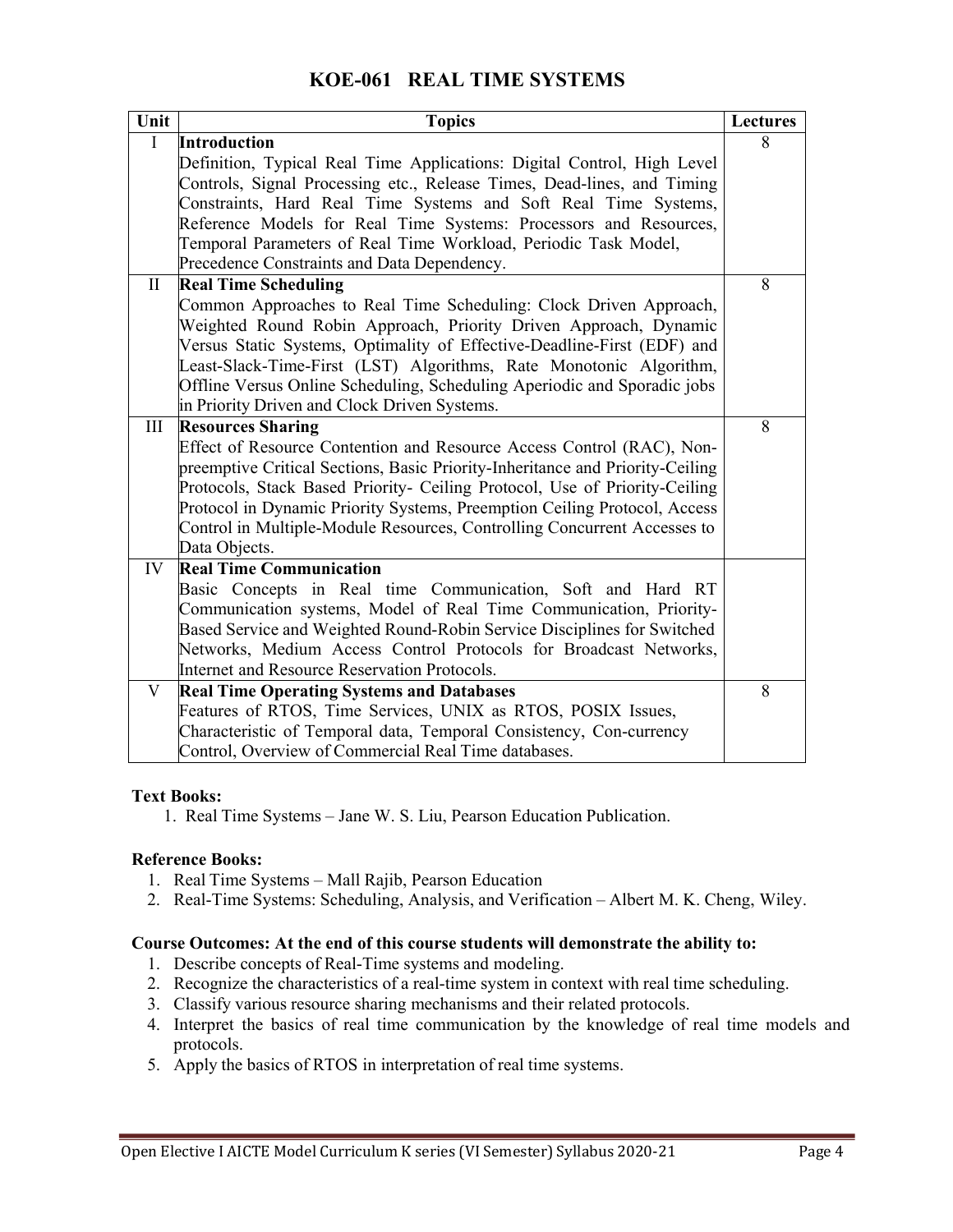### **KOE-062 EMBEDDED SYSTEM**

**COURSE OBJECTIVE:** *After completion of the course student will be able to:* 

- 1. Attain the knowledge of embedded system and its development environment.
- 2. Gain the knowledge of RTOS based embedded system design and its applications.

**COURSE OUTCOME:** *After completion of the course student will be able to:* 

- **CO1:** Understand the basics of embedded system and its structural units.
- **CO3:** Analyze the embedded system specification and develop software programs.
- **CO3:** Evaluate the requirements of the programming embedded systems, related software architecture.
- **CO3:** Understand the RTOS based embedded system design.
- **CO3:** Understand all the applications of the embedded system and designing issues.

| KOE-062 EMBEDDED SYSTEM |                                                                                                                                                                                                                                                                                                                                                                                                                                                                                                  |                 |
|-------------------------|--------------------------------------------------------------------------------------------------------------------------------------------------------------------------------------------------------------------------------------------------------------------------------------------------------------------------------------------------------------------------------------------------------------------------------------------------------------------------------------------------|-----------------|
| Unit                    | <b>Topic</b>                                                                                                                                                                                                                                                                                                                                                                                                                                                                                     | <b>Lectures</b> |
| $\mathbf{1}$            | Introduction to Embedded Systems: Introduction to Embedded Systems - The build<br>process for embedded systems- Structural units in Embedded processor, selection of<br>processor & memory devices- DMA - Memory management methods- Timer and<br>Counting devices, Watchdog Timer, Real Time Clock, In circuit emulator, Target<br>Hardware Debugging.                                                                                                                                          | 8               |
| $\overline{2}$          | Embedded Networking: Embedded Networking: Introduction, I/O Device Ports &<br>Buses- Serial Bus communication protocols - RS232 standard - RS422 - RS485 -<br>CAN Bus -Serial Peripheral Interface (SPI) - Inter Integrated Circuits (I2C) -need<br>for device drivers.                                                                                                                                                                                                                          | 8               |
| $\mathbf{3}$            | Embedded Firmware Development Environment: Embedded Product Development<br>Life Cycle objectives, different phases of EDLC, Modelling of EDLC; issues in<br>Hardware-software Co-design, Data Flow Graph, state machine model, Sequential<br>Program Model, concurrent Model, object oriented Model.                                                                                                                                                                                             | 8               |
| $\overline{\mathbf{4}}$ | RTOS Based Embedded System Design: Introduction to basic concepts of RTOS-<br>Task, process & threads, interrupt routines in RTOS, Multiprocessing and<br>Multitasking, Preemptive and non preemptive scheduling, Task communication<br>shared memory, message passing-, Inter process Communication - synchronization<br>between processes-semaphores, Mailbox, pipes, priority inversion, priority<br>inheritance, comparison of Real time Operating systems: Vx Works, чC/OS-II, RT<br>Linux. | 8               |
| $\overline{5}$          | Embedded System Application Development: Design issues and techniques Case<br>Study of Washing Machine- Automotive Application- Smart card System<br>Application.                                                                                                                                                                                                                                                                                                                                | 8               |

#### **Text Books:**

- 1. Wayne Wolf, "Computers as Components: Principles of Embedded Computer System Design", Elsevier, 2006.
- 2. Michael J. Pont, "Embedded C", Pearson Education , 2007.
- 3. Steve Heath, "Embedded System Design", Elsevier, 2005.
- 4. Muhammed Ali Mazidi, Janice Gillispie Mazidi and Rolin D. McKinlay, "The 8051
- 5. Microcontroller and Embedded Systems", Pearson Education, Second edition, 2007.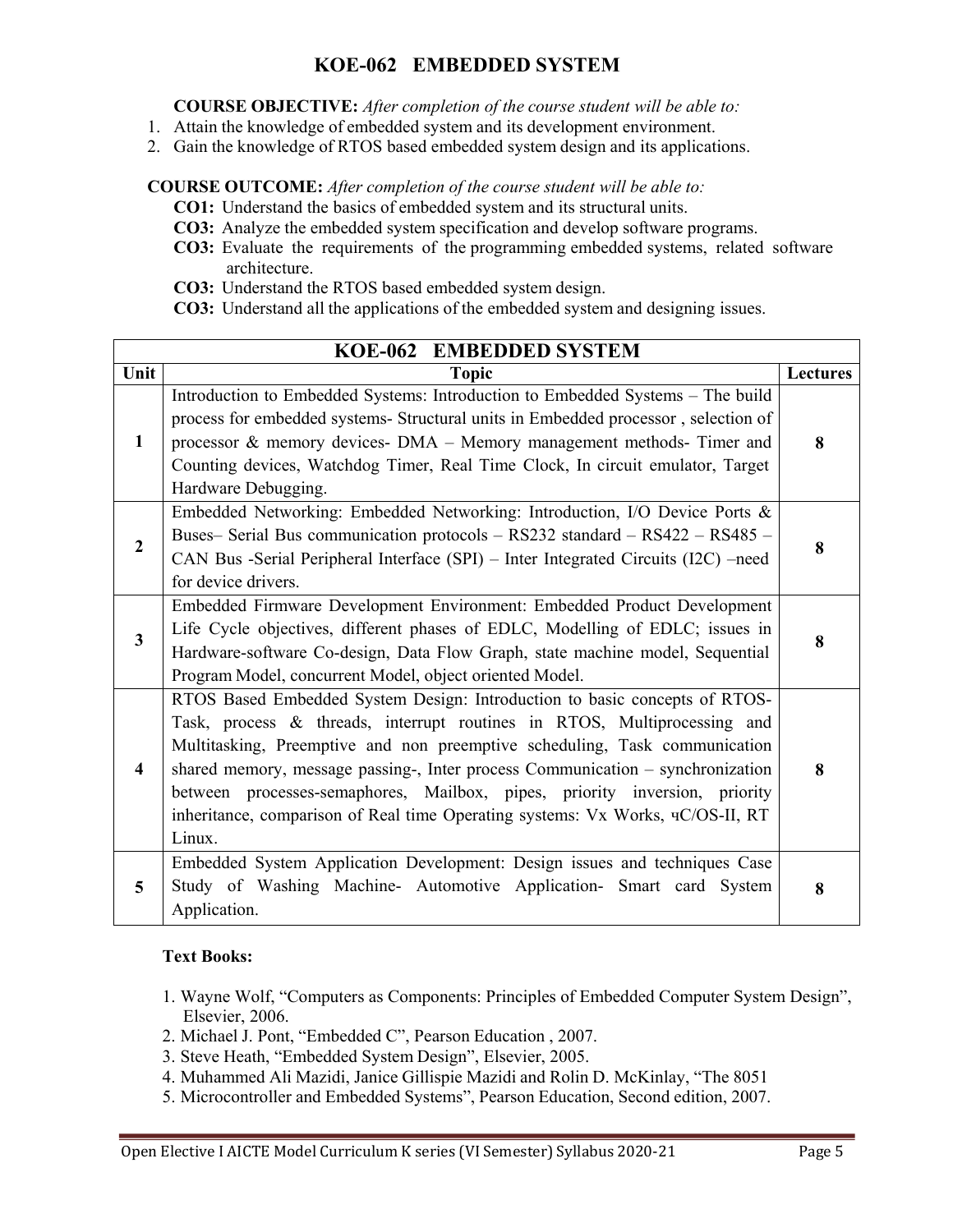### **KOE-063 INTRODUCTION TO MEMS**

**COURSE OBJECTIVE:** *After completion of the course student will be able to:* 

- 1. Understand the Basic concept of MEMS, Mechanics of Beam and Diaphragm Structures, Air Damping and Electrostatic Actuation.
- 2. Know the knowledge of Thermal Effects and the Applications of MEMS in RF.

**COURSE OUTCOME:** *After completion of the course student will be able to:* 

- CO1: Understand the Basic concept of MEMS Fabrication Technologies, Piezoresistance Effect, Piezoelectricity, Piezoresistive Sensor.
- CO2: Explain Mechanics of Beam and Diaphragm Structures.
- CO3: Understand the Basic concept of Air Damping and Basic Equations for Slide-film Air Damping, Couette-flow Model, Stokes-flow Model.
- CO4: Know the concept of Electrostatic Actuation.
- CO5: Understand the applications of MEMS in RF

| <b>KOE-063 INTRODUCTION TO MEMS</b> |                                                                                                                                                                                                                                                                                                                                                                                                        |                 |
|-------------------------------------|--------------------------------------------------------------------------------------------------------------------------------------------------------------------------------------------------------------------------------------------------------------------------------------------------------------------------------------------------------------------------------------------------------|-----------------|
| Unit                                | <b>Topic</b>                                                                                                                                                                                                                                                                                                                                                                                           | <b>Lectures</b> |
| $\mathbf{1}$                        | <b>Introduction to MEMS:</b><br>MEMS Fabrication Technologies, Materials and Substrates for MEMS, Processes for<br>Micromachining, Characteristics, Sensors/Transducers, Piezoresistance Effect,<br>Piezoelectricity, Piezoresistive Sensor.                                                                                                                                                           | 8               |
| $\overline{2}$                      | <b>Mechanics of Beam and Diaphragm Structures:</b><br>Stress and Strain, Hooke's Law. Stress and Strain of Beam Structures: Stress, Strain<br>in a Bent Beam, Bending Moment and the Moment of Inertia, Displacement of Beam<br>Structures Under Weight, Bending of Cantilever Beam Under Weight.                                                                                                      | 8               |
| $\overline{3}$                      | <b>Air Damping:</b><br>Drag Effect of a Fluid: Viscosity of a Fluid, Viscous Flow of a Fluid, Drag Force<br>Damping, The Effects of Air Damping on Micro-Dynamics. Squeeze-film Air<br>Damping: Reynolds' Equations for Squeeze-film Air Damping, Damping of<br>Perforated Thick Plates. Slide-film Air Damping: Basic Equations for Slide-film Air<br>Damping, Couette-flow Model, Stokes-flow Model. | 8               |
| $\overline{\mathbf{4}}$             | <b>Electrostatic Actuation:</b><br>Electrostatic Forces, Normal Force, Tangential Force, Fringe Effects, Electrostatic<br>Driving of Mechanical Actuators: Parallel-plate Actuator, Capacitive sensors. Step<br>and Alternative Voltage Driving: Step Voltage Driving, Negative Spring Effect and<br>Vibration Frequency.                                                                              | 8               |
| 5                                   | <b>Thermal Effects:</b><br>Temperature coefficient of resistance, Thermo-electricity, Thermocouples, Thermal<br>and temperature sensors.<br><b>Applications of MEMS in RF</b><br>MEMS Resonator Design Considerations, One-Port Micromechanical Resonator<br>Modeling<br>Vertical<br>Displacement<br>Two-Port<br>Microresonator<br>Modeling,<br>Micromechanical Resonator Limitations.                 | 8               |

#### **Text & Reference Books:**

- 1. G. K. Ananthasuresh, K. J. Vinoy, S. Gopalakrishnan, K. N. Bhat and V. K. Atre, "Micro and smart systems", Wiley India, 2010.
- 2. S.M. Sze, "Semiconductor Sensors", John Wiley & Sons Inc., Wiley Interscience Pub.
- 3. M.J. Usher, "Sensors and Transducers", McMillian Hampshire.
- 4. RS Muller, Howe, Senturia and Smith, "Micro sensors", IEEE Press.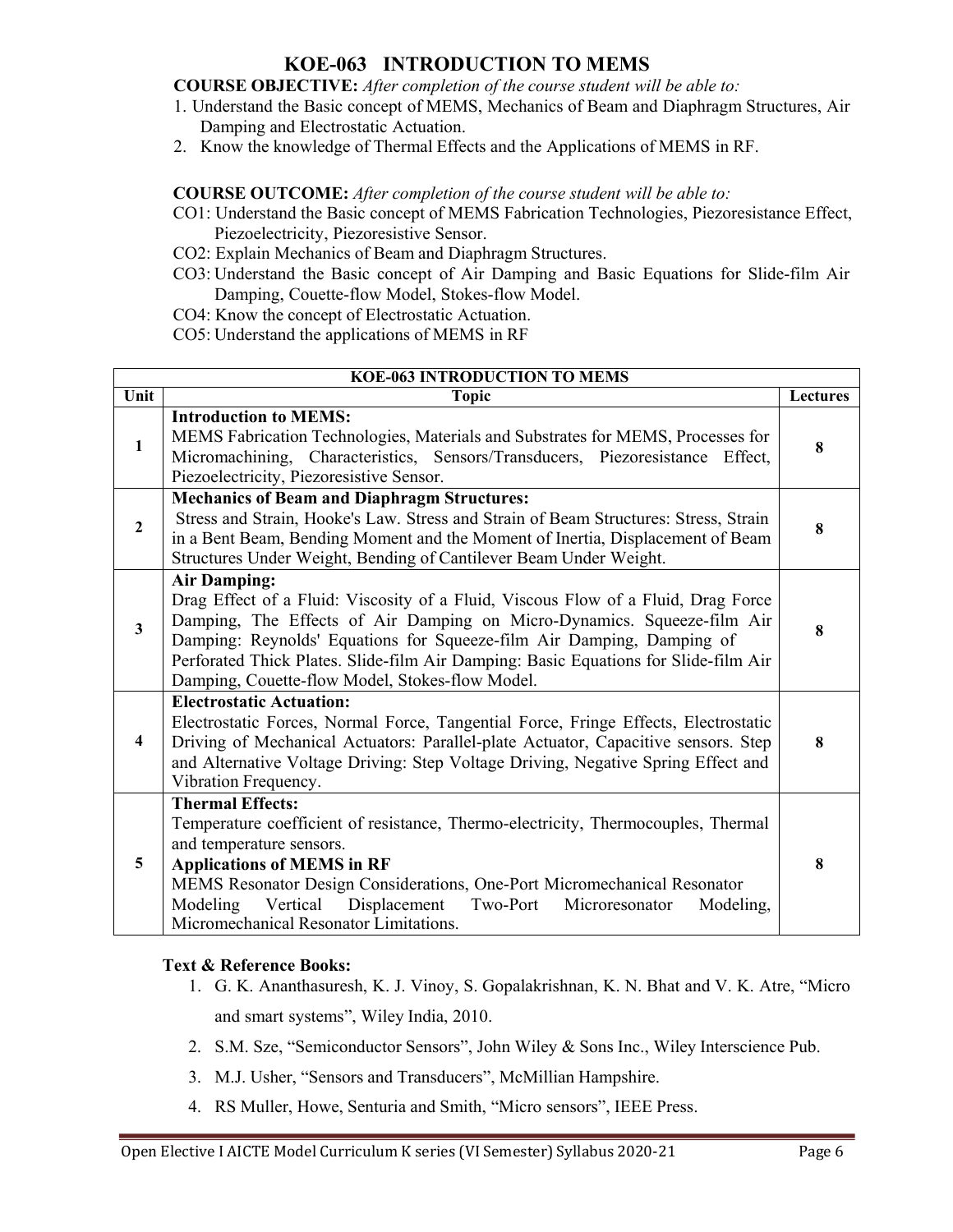### **KOE-064 OBJECT ORIENTED PROGRAMMING**

**COURSE OBJECTIVE:** After completion of the course student will be able to:

- 1. Understand the Basic concept of Object Orientation, object identity and Encapsulation.
- 2. Know the knowledge of Basic Structural Modeling, Object Oriented Analysis and C++ Basics.

**COURSE OUTCOME:** After completion of the course student will be able to:

- CO1: Understand the Basic concept of Object Orientation, object identity and Encapsulation.
- CO2: Understand the Basic concept of Basic Structural Modeling.
- CO3: Know the knowledge of Object oriented design, Object design.
- CO4: Know the knowledge of C++ Basics.
- CO5: Understand the Basics of object and class in C++.

|                | <b>KOE-064 OBJECT ORIENTED PROGRAMMING</b>                                                                                                                                                                                                                                                                                                                                                                                                                                                                                                                                                                                                                                                                                                                                             |          |  |
|----------------|----------------------------------------------------------------------------------------------------------------------------------------------------------------------------------------------------------------------------------------------------------------------------------------------------------------------------------------------------------------------------------------------------------------------------------------------------------------------------------------------------------------------------------------------------------------------------------------------------------------------------------------------------------------------------------------------------------------------------------------------------------------------------------------|----------|--|
| Unit           | <b>Topic</b>                                                                                                                                                                                                                                                                                                                                                                                                                                                                                                                                                                                                                                                                                                                                                                           | Lectures |  |
| $\mathbf{1}$   | Introduction: The meaning of Object Orientation, object identity, Encapsulation, information<br>hiding, polymorphism, generosity, importance of modelling, principles of modelling, object<br>oriented modelling, Introduction to UML, conceptual model of the UML, Architecture.                                                                                                                                                                                                                                                                                                                                                                                                                                                                                                      | 8        |  |
| $\overline{2}$ | Basic Structural Modeling: Classes, Relationships, common Mechanisms, and diagrams.<br>Class &Object Diagrams: Terms, concepts, modelling techniques for Class & Object<br>Diagrams. Collaboration Diagrams: Terms, Concepts, depicting a message, polymorphism<br>in collaboration Diagrams, iterated messages, use of self in messages. Sequence Diagrams:<br>Terms, concepts, depicting asynchronous messages with/without priority, call-back<br>mechanism, broadcast messages. Basic Behavioural Modeling: Use cases, Use case<br>Diagrams, Activity Diagrams, State Machine, Process and thread, Event and signals, Time<br>diagram, interaction diagram, Package diagram. Architectural Modeling: Component,<br>Deployment, Component diagrams and Deployment diagrams          | 8        |  |
| $\mathbf{3}$   | Object Oriented Analysis: Object oriented design, Object design, Combining three models,<br>Designing algorithms, design optimization, Implementation of control, Adjustment of<br>inheritance, Object representation, Physical packaging, Documenting design considerations.<br>Structured analysis and structured design (SA/SD), Jackson Structured Development<br>(JSD). Mapping object oriented concepts using non-object oriented language, Translating<br>classes into data structures, Passing arguments to methods, Implementing inheritance,<br>associations encapsulation. Object oriented programming style: reusability, extensibility,<br>robustness, programming in the large. Procedural v/s OOP, Object oriented language<br>features. Abstraction and Encapsulation. | 8        |  |
| 4              | C++ Basics : Overview, Program structure, namespace, identifiers, variables, constants,<br>enum, operators, typecasting, control structures C++ Functions : Simple functions, Call and<br>Return by reference, Inline functions, Macro Vs. Inline functions, Overloading of functions,<br>default arguments, friend functions, virtual functions                                                                                                                                                                                                                                                                                                                                                                                                                                       | 8        |  |
| 5              | Objects and Classes : Basics of object and class in C++, Private and public members, static<br>data and function members, constructors and their types, destructors, operator overloading,<br>type conversion. Inheritance : Concept of Inheritance, types of inheritance: single, multiple,<br>multilevel, hierarchical, hybrid, protected members, overriding, virtual base class<br>Polymorphism : Pointers in C++, Pointes and Objects, this pointer, virtual and pure virtual<br>functions, Implementing polymorphism                                                                                                                                                                                                                                                             | 8        |  |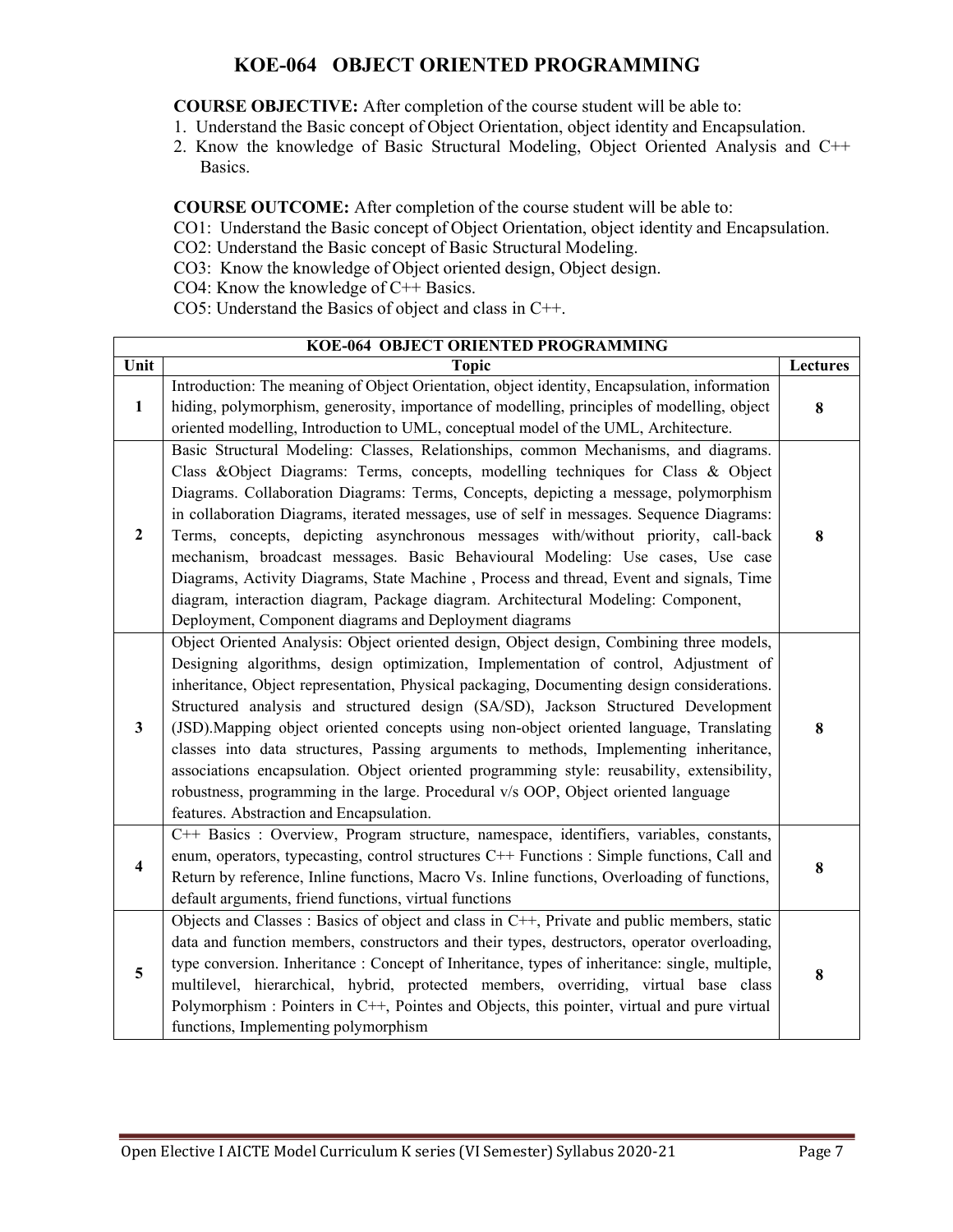#### **Text Books:**

- 1. James Rumbaugh et. al, "Object Oriented Modeling and Design", PHI
- 2. Grady Booch, James Rumbaugh, Ivar Jacobson, "The Unified Modeling Language User Guide", Pearson Education
- 3. Object Oriented Programming with C++, E Balagurusamy, TMH

#### **Reference Books:**

- 1. R. S. Salaria, Mastering Object Oriented Programming with C++, Khanna Publishing House
- 2. C++ Programming, Black Book, Steven Holzner, dreamtech
- 3. Object Oriented Programming in Turbo C++, Robert Lafore, Galgotia
- 4. Object Oriented Programming with ANSI and Turbo C++, Ashok Kamthane, Pearson
- 5. The Compete Reference C++, Herbert Schlitz, TMH
- 6. C++ and Object Oriented Programming Paradigm, PHI
- 7. C++ : How to Program, 9th Edition, Deitel and Deitel, PHI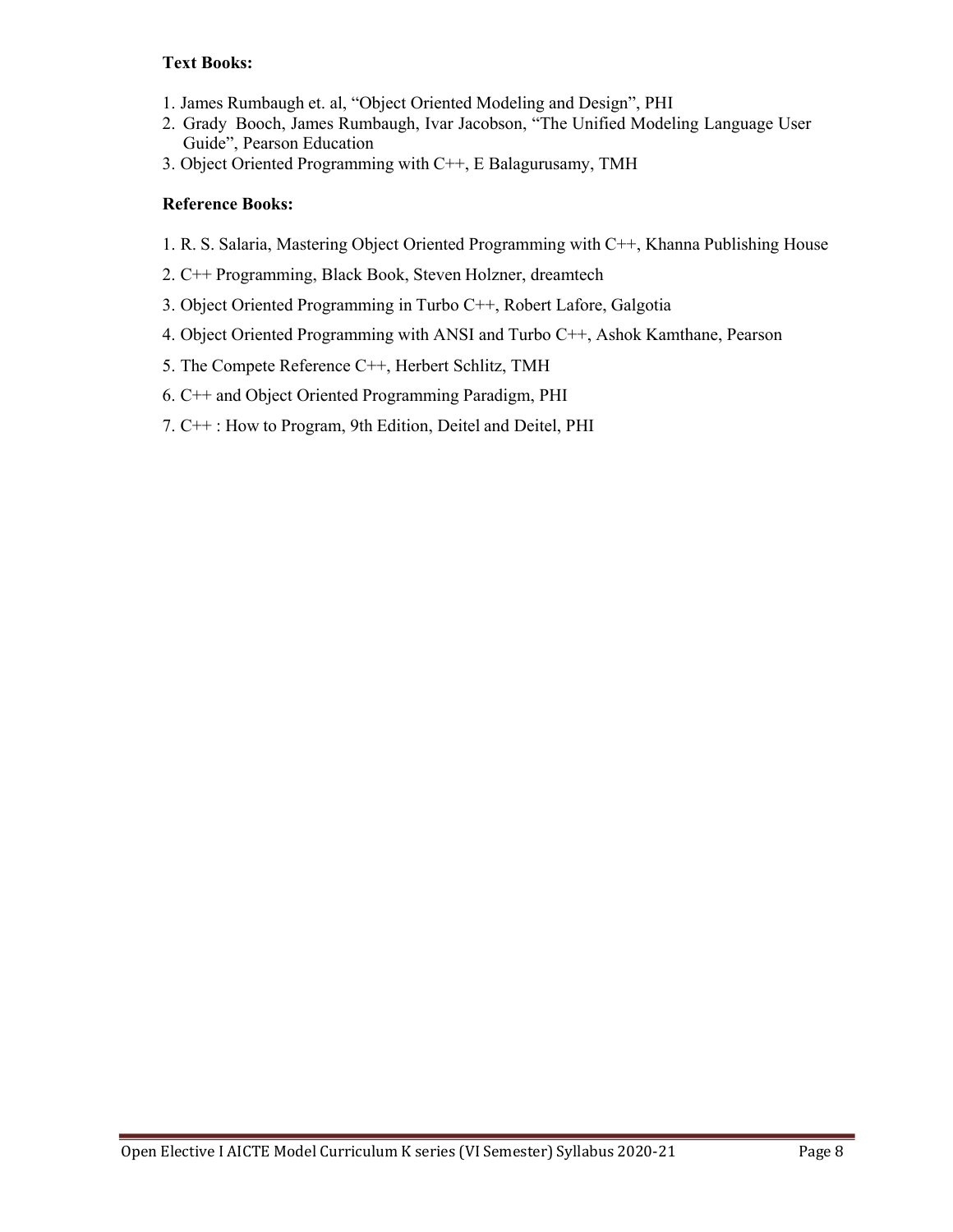### **KOE 065: COMPUTER BASED NUMERICAL TECHNIQUES**

#### **Course Objectives**:

The objective of this course is to familiarize the graduate engineers with techniques in errors, approximations, approximates roots, Interpolation, finite differences, numerical differentiation and integration programming, numerical solution of differential equations and boundary value problems. It aims to equip the students with standard concepts and tools from previously gained knowledge to an advanced level that will enable them to tackle more advanced level of Optimization techniques and applications that they would find useful in their disciplines.

The students will learn:

- To apply the knowledge of errors, roots and application in the field of engineering.
- To deal deals with finite differences and interpolation to solve engineering problems involving complicated real life situations etc.
- To deal with numerical integration and differentiation that is required in different branches of Engineering to graduate engineers for applying more difficult problems in case of complex structures.
- To deals with numerical solution of differential Equations for engineering problems involving real life situations etc.
- To deal with boundary value problems of real life systems and Engineers.

| KOE 065 COMPUTER BASED NUMERICAL TECHNIQUES |                                                                                                                                                                                                                                                                                                                                                                                                                                                                                                                                            |                 |
|---------------------------------------------|--------------------------------------------------------------------------------------------------------------------------------------------------------------------------------------------------------------------------------------------------------------------------------------------------------------------------------------------------------------------------------------------------------------------------------------------------------------------------------------------------------------------------------------------|-----------------|
| Unit                                        | <b>Topic</b>                                                                                                                                                                                                                                                                                                                                                                                                                                                                                                                               | <b>Lectures</b> |
| 1                                           | Error and roots of Algrabraic and Transcendental Equations: Introduction of<br>Numbers and their accuracy, Computer Arithmetic, Mathematical preliminaries,<br>Errors and their Computation, General error formula, Error in a<br>series<br>approximation.<br>Solution of Algebraic and Transcendental Equation: Bisection Method, Iteration<br>method, Method of false position, Newton-Raphson method, Methods of finding<br>real and complex roots, Muller's method, Rate of convergence of Iterative<br>methods, Polynomial Equations. | 8               |
| $\overline{2}$                              | Interpolation: Introduction Finite Differences, Difference tables Polynomial<br>Interpolation: Newton's forward and backward formula Central Difference<br>Formulae: Gauss forward and backward formula, Stirling's, Bessel's, Everett's<br>formula. Interpolation with unequal intervals: Lagrange's Interpolation, Newton<br>Divided difference formula, Hermite's Interpolation.                                                                                                                                                        | 8               |
| $\mathbf{3}$                                | Differentiation:<br>Introduction:<br><b>Numerical</b><br>Integration<br>Numerical<br>and<br>differentiation of Newton's forward and backward formula, Stirling's, Bessel's,<br>Everett's formula, Lagrange's Interpolation and Newton Divided difference formula.<br>Numerical Integration: Newton cotes formula, Trapezoidal rule, Simpson's 1/3 and<br>3/8 rules, Boole's rule, Waddle's rule.                                                                                                                                           | 8               |
| $\overline{\mathbf{4}}$                     | Solution of differential Equations: Introduction, Picard's Method, Euler's Method,<br>Taylor's Method, Runge-Kutta Methods, Predictor Corrector Methods, Automatic<br>Error Monitoring and Stability of solution.                                                                                                                                                                                                                                                                                                                          | 8               |
| 5                                           | Boundary Value problems: Introduction, Finite difference method, solving Eigen<br>value problems, polynomial method and power methods. Numerical solution of<br>Partial Differential equations. Elliptic, Parabolic and hyperbolic PDEs.<br>Distillation in a Plate Column, Unsteady-state Operation, Starting a Stirred-tank<br>Reactor, Rate at which a Plate Absorber Approaches Steady State.                                                                                                                                          | 8               |

**Note:** PS: Practice session: Students should practice the Flow Charts and algorithm of some important programs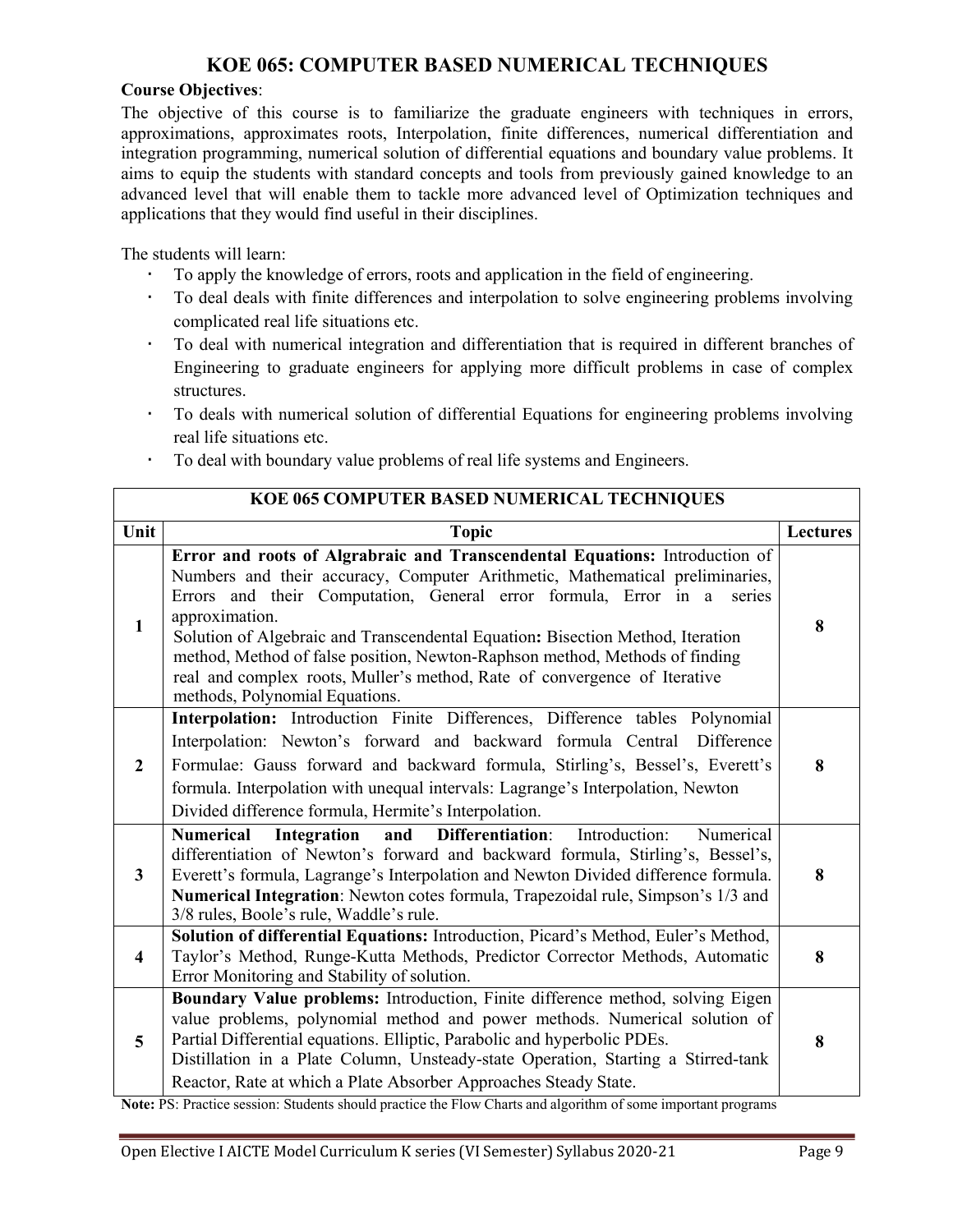#### **Text Books:**

- 1. Jain, Iyengar and Jain, "Numerical Methods for Scientific and Engineering Computations", New Age International.
- **2.** Grewal B S, "Numerical methods in Engineering and Science", Khanna Publishers, Delhi**.**

#### **Reference Books**

- 1. Rajaraman V, Computer Oriented Numerical Methods, Pearson Education
- 2. T Veerarajan, T Ramachandran, "Theory and Problems in Numerical Methods, McGraw Hill
- 3. Pradip Niyogi, Numerical Analysis and Algorithms, McGraw Hill.
- 4. Francis Scheld, Numerical Analysis, McGraw Hill.
- 5. Sastry S. S, Introductory Methods of Numerical Analysis, Pearson Education.
- 6. Kiusalaas, J.: Numerical methods in engineering with MATLAB, Cambridge University Press
- 7. Woodford, C and Phillips, C: Numerical methods with worked examples: MATLAB Edition, Springer

|                 | COUNSE OUTCOMES, The the cha of this course, the students will be able to.                                                                              |                                    |  |
|-----------------|---------------------------------------------------------------------------------------------------------------------------------------------------------|------------------------------------|--|
|                 | <b>Course Outcome (CO)</b>                                                                                                                              | Bloom's<br>Knowledge<br>Level (KL) |  |
| CO <sub>1</sub> | Understand the concept of errors to evaluate approximate roots of<br>several types of equations                                                         | $K_2 \& K_5$                       |  |
| CO <sub>2</sub> | Analyze the problem and evaluate data by different interpolation<br>methods and creating interpolating graphs                                           | $K_4, K_5&K_6$                     |  |
| CO <sub>3</sub> | Understand the concept of interpolation to analyze and evaluate the<br>numerical differentiation and integration                                        | $K_2$ & $K_5$                      |  |
| CO <sub>4</sub> | Remember the concept of formula based the solution of ordinary<br>differential equations to evaluate differential equations withy initial<br>conditions | $K_1 \& K_5$                       |  |
| CO <sub>5</sub> | Apply the concept of partial differential equation to evaluate the<br>partial differential equations                                                    | $K_3$ & $K_5$                      |  |

#### **COURSE OUTCOMES:** At the end of this course, the students will be able to:

K<sub>1</sub> – Remember, K<sub>2</sub> – Understand, K<sub>3</sub> – Apply, K<sub>4</sub> – Analyze, K<sub>5</sub> – Evaluate, K<sub>6</sub> – Create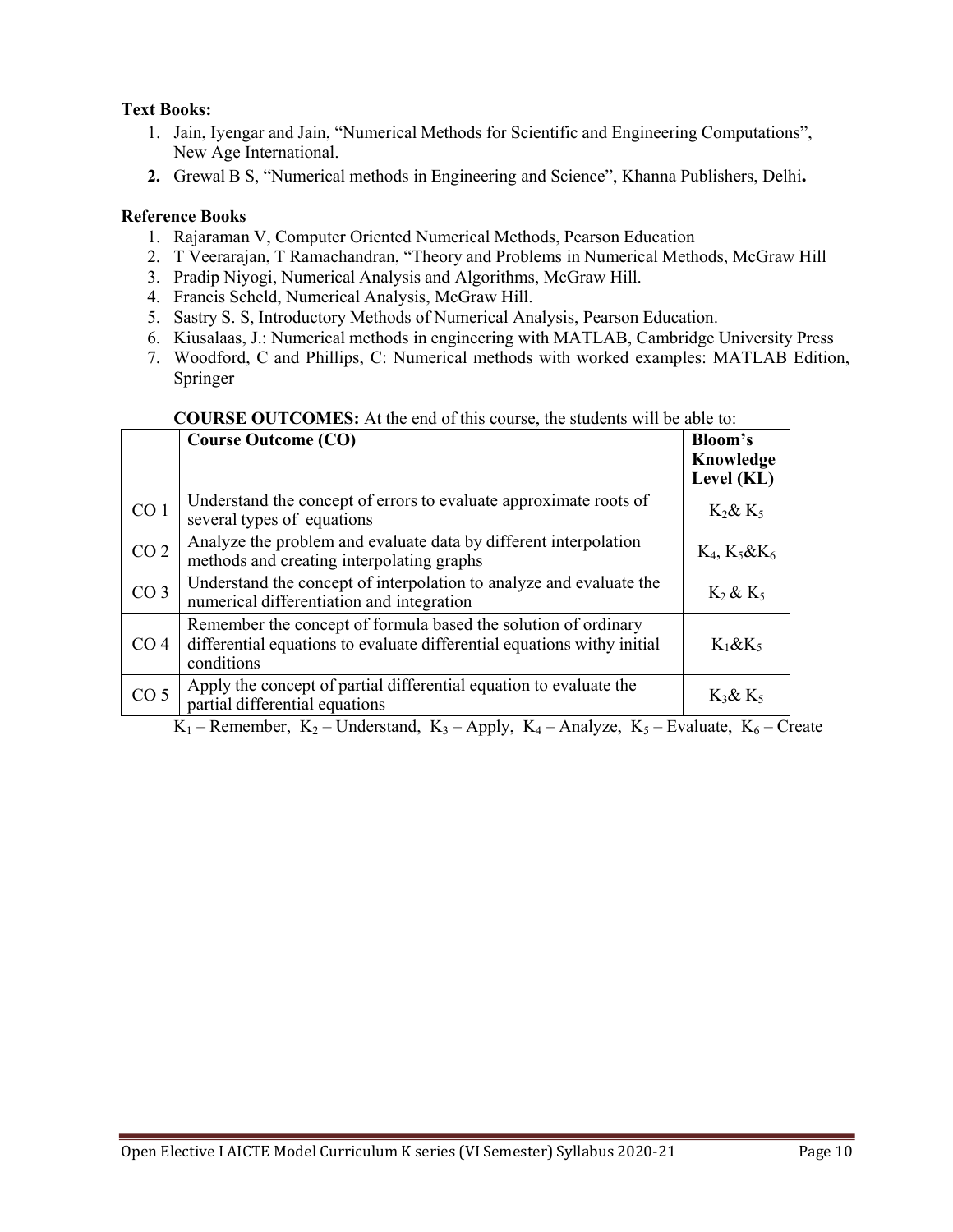### **KOE 066 GIS & REMOTE SENSING**

#### **COURSE OBJECTIVE:** *Students undergoing this course are expected to-*

1. Understand about the principles of GIS, Remote Sensing, Spatial Systems, and its applications to Engineering Problems.

#### **COURSE OUTCOME:** *After completion of the course student will be able to-*

CO1: Understand about the principles of Remote Sensing and its advantages and limitations.

CO2: Retrieve the information content of remotely sensed data.

CO3: Apply problem specific remote sensing data for engineering applications.

CO4: Analyze spatial and attribute data for solving spatial problems.

CO5: Create GIS and cartographic outputs for presentation

### **KOE-066 GIS & REMOTE SENSING**

| Unit                    | <b>Topic</b>                                                                                                                                                                                                                                                                                                                                                                                                                                                                                                                                                                              | <b>Lectures</b> |
|-------------------------|-------------------------------------------------------------------------------------------------------------------------------------------------------------------------------------------------------------------------------------------------------------------------------------------------------------------------------------------------------------------------------------------------------------------------------------------------------------------------------------------------------------------------------------------------------------------------------------------|-----------------|
| $\mathbf{1}$            | Basic component of remote sensing (RS), advantages and limitations of RS, possible use of<br>RS techniques in assessment and monitoring of land and water resources; electromagnetic<br>spectrum, energy interactions in the atmosphere and with the Earth's surface; major<br>atmospheric windows; principal applications of different wavelength regions; typical<br>spectral reflectance curve for vegetation, soil and water, spectral signatures.                                                                                                                                    | 8               |
| $\mathbf{2}$            | Different types of sensors and platforms; contrast ratio and possible causes of low contrast;<br>aerial photography; types of aerial photographs, scale of aerial photographs, planning aerial<br>photography- end lap and side lap; stereoscopic vision, requirements of stereoscopic<br>photographs; air-photo interpretation- interpretation elements;                                                                                                                                                                                                                                 | 8               |
| 3                       | Photogrammetry- measurements on a single vertical aerial photograph, measurements on a<br>stereo-pair- vertical measurements by the parallax method; ground control for aerial<br>photography; satellite remote sensing, multispectral scanner- whiskbroom and push-broom<br>scanner; different types of resolutions; analysis of digital data- image restoration; image<br>enhancement; information extraction, image classification, unsupervised classification,<br>supervised classification, important consideration in the identification of training areas,<br>vegetation indices. | 8               |
| $\overline{\mathbf{4}}$ | Microwave remote sensing. GI Sand basic components, different sources of spatial data,<br>basic spatial entities, major components of spatial data, Basic classes of map projections and<br>their properties. .                                                                                                                                                                                                                                                                                                                                                                           | 8               |
| 5                       | Methods of data input into GIS, Data editing, spatial data models and structures, Attribute<br>data management, integrating data (map overlay) in GIS, Application of remote sensing and<br>GIS for the management of land and water resources.                                                                                                                                                                                                                                                                                                                                           | 8               |

#### **Text & Reference Books:**

- 1. Reddy Anji, M. 2006. Textbook of Remote Sensing and Geographical Information Systems. BS Publications, Hyderabad.
- 2. Elangovan, K. 2006. GIS Fundamentals Applications and Implementations. New India Publication Agency, New Delhi.
- 3. George Joseph. 2005. Fundamentals of Remote Sensing. 2nd Edition. Universities Press (India) Private Limited, Hyderabad.
- 4. Jensen, J.R. 2013. Remote Sensing of the Environment: An Earth Resource Perspective. Pearson Education Limited, UK.
- 5. Lillesand, T., R.W. Kiefer and J. Chipman. 2015. Remote Sensing and Image Interpretation. 7th Edition, John Wiley and Sons Singapore Pvt. Ltd., Singapore.
- 6. Sabins, F.F. 2007. Remote Sensing: Principles and Interpretation. Third Edition, Waveland Press Inc., Illinois, USA.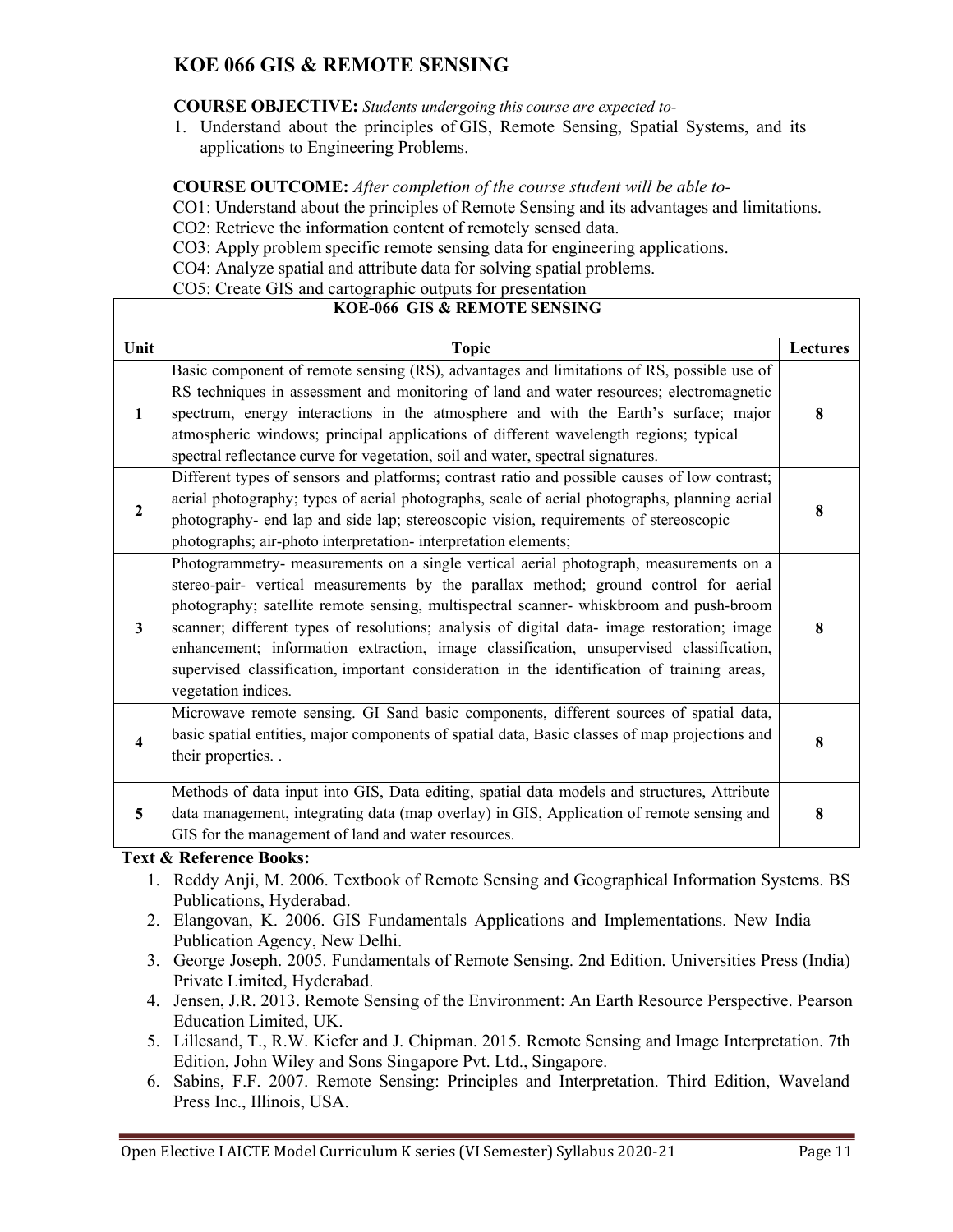## **KOE-067 BASICS OF DATA BASE MANAGEMENT SYSTEM**

| <b>Bloom's Knowledge Level (KL)</b><br><b>Course Outcome (CO)</b> |                                                                                                                      |  |            |
|-------------------------------------------------------------------|----------------------------------------------------------------------------------------------------------------------|--|------------|
| At the end of course, the student will be able to:                |                                                                                                                      |  |            |
| CO <sub>1</sub>                                                   | Describe the features of a database system and its application and compare various<br>types of data models.          |  | $K_2$      |
| CO <sub>2</sub>                                                   | Construct an ER Model for a given problem and transform it into a relation<br>database schema.                       |  | $K_5, K_6$ |
| CO <sub>3</sub>                                                   | Formulate solution to a query problem using SQL Commands, relational algebra,<br>tuple calculus and domain calculus. |  | $K_5, K_6$ |
| CO <sub>4</sub>                                                   | Explain the need of normalization and normalize a given relation to the desired<br>normal form.                      |  | $K_2, K_3$ |
| CO <sub>5</sub>                                                   | Explain different approaches of transaction processing and concurrency control.                                      |  | $K_2$      |

| <b>DETAILED SYLLABUS</b> |                                                                                                                                                                                                                                                                                                                                                                                                                                                                                                                                                                                                                                                                                                                                                        | $3 - 0 - 0$ |
|--------------------------|--------------------------------------------------------------------------------------------------------------------------------------------------------------------------------------------------------------------------------------------------------------------------------------------------------------------------------------------------------------------------------------------------------------------------------------------------------------------------------------------------------------------------------------------------------------------------------------------------------------------------------------------------------------------------------------------------------------------------------------------------------|-------------|
| Unit                     |                                                                                                                                                                                                                                                                                                                                                                                                                                                                                                                                                                                                                                                                                                                                                        | Lecture     |
| $\mathbf I$              | Introduction: An overview of database management system, database system vs file system,<br>database system concepts and architecture, views of data – levels of abstraction, data models,<br>schema and instances, data independence, database languages and interfaces, data definition<br>languages, DML, overall database structure, transaction management, storage management,<br>database users and administrator.<br>Data Modeling using the Entity Relationship Model: ER model concepts, notation for ER<br>diagram, mapping constraints, keys, concepts of super key, candidate key, primary key,<br>generalization, aggregation, reduction of an ER diagrams to tables, extended ER model,<br>relationships of higher degree.              | 08          |
| $\Pi$                    | Relational Database Concepts: Introduction to relational database, relational database structure,<br>relational model terminology - domains, attributes, tuples, relations & relational database schema,<br>integrity constraints, entity integrity, referential integrity, keys constraints, domain constraints,<br>Relational algebra - relational calculus, tuple and domain calculus, basic operations - selection and<br>projection, set-theoretic operations, join operations.<br>Data Base Design & Normalization: Functional dependencies, normal forms, first, second, &<br>third normal forms, BCNF, inclusion dependence, loss less join decompositions, normalization<br>using FD, MVD, and JDs, alternative approaches to database design | 08          |
| Ш                        | Structured Query Language (SQL): Basics of SQL, DDL, DML, DCL, advantage of SQL, SQL<br>data type and literals, types of SQL commands, SQL operators and their procedure, tables -<br>creation & alteration, defining constraints, views and indexes, queries and sub queries,<br>aggregate functions, built-in functions, insert, update and delete operations, joins, unions,<br>intersection, minus, transaction control commands.                                                                                                                                                                                                                                                                                                                  | 08          |
|                          | PL/SQL: Introduction, features, syntax and constructs, SQL within Pl/SL, DML in PL/SQL<br>Cursors, stored procedures, stored function, database triggers, indices                                                                                                                                                                                                                                                                                                                                                                                                                                                                                                                                                                                      |             |
| IV                       | Transaction Processing Concepts: Transaction concepts, properties of transaction, testing of<br>serializability, Serializability of schedules, conflict & view serializable schedule, recoverability,<br>recovery from transaction failures, two-phase commit protocol, log based recovery, checkpoints,<br>deadlock handling.<br>Concurrency Control Techniques: Concurrency control, locking techniques for concurrency<br>control, time stamping protocols for concurrency control, validation based protocol, multiple<br>granularity, multi-version schemes, recovery with concurrent transaction.                                                                                                                                                | 08          |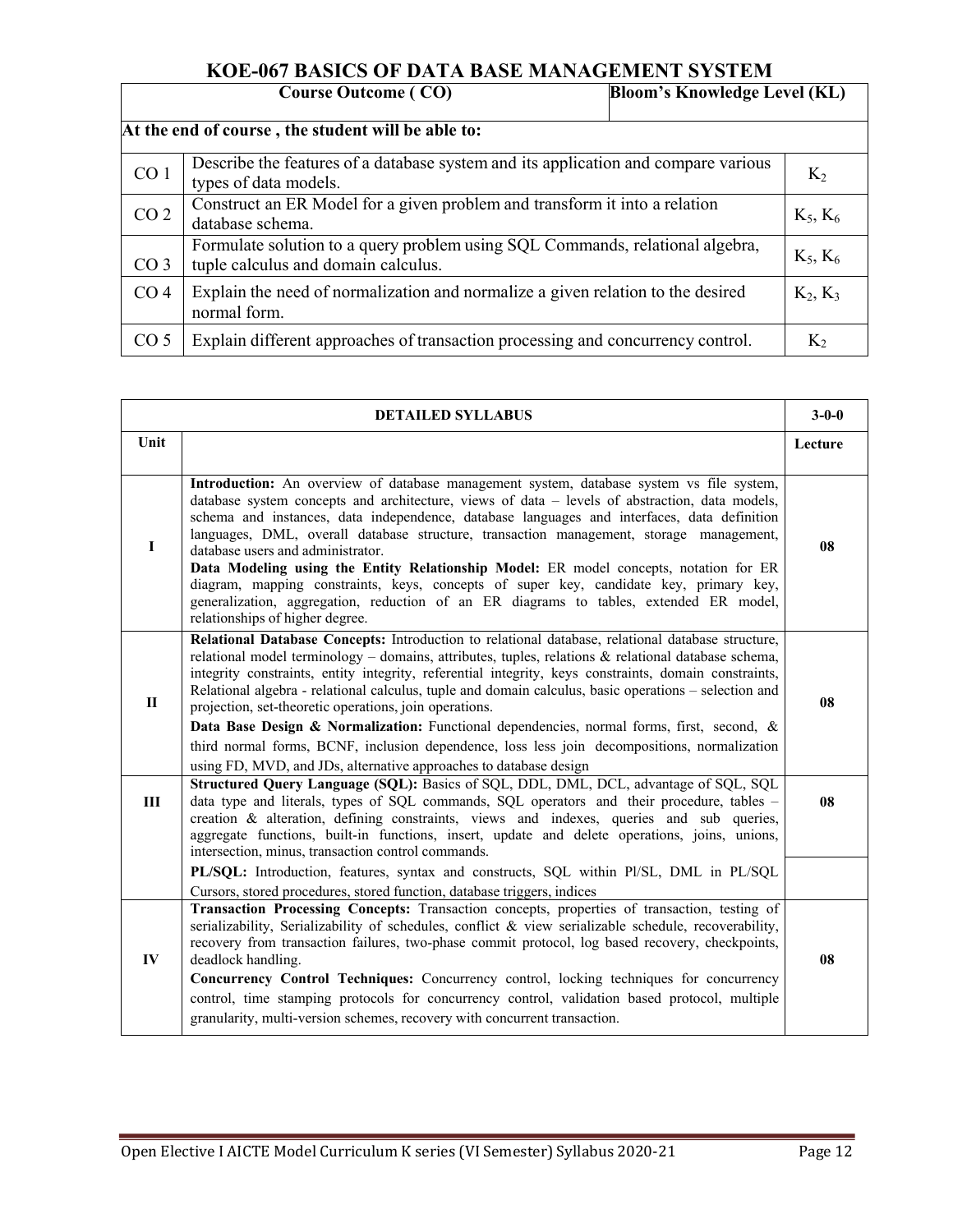#### **Text books:**

- 1. Elmasri, Navathe, "Fundamentals of Database System", Addision Wesley.
- 2. Korth, Silbertz, Sudarshan, "Database Concepts", Mc Graw Hill.
- 3. Bipin C. Desai, "An Introduction to Database System", Galgotia Publication.
- 4. Majumdar & Bhattacharya, "Database Management System", McGraw Hill.
- 5. Date C.J., "An Introduction to Database System", Addision Wesley.
- 6. Ramakrishnan, Gehrke, "Database Management System", McGraw Hill.
- 7. Atul Kahate, "Introduction to Database Management Systems", Pearson Education.
- 8. Paul Beynon Davies, "Database System", Palgrave Macmillan.
- 9. Bharti P.K., " An Introduction to Database Systems", JPNP.
- 10. Rajesh Narang, "Database Management System", PHI.
- 11. Singh, S.K., "Database System Concepts design & application", Pearson Education.
- 12. Leon & Leon, "Database Management Systems", Vikas Publishing House.
- 13. O'Neil, "Databases", Elsevier Pub.
- 14. Ivan Bayross, "SQL, PL/SQL The Programming Language of Oracle", BPB Publications.
- 15. P.S. Deshpande, "SQL and PL/SQL for Oracle 10g, Black Book", Dreamtech Press.
- 16. George Koch, Kevin Loney, "Oracle: The Complete Reference", McGraw Hill.
- 17. Coronel, Morris and Rob, "Database Principles: Fundamentals of Design, Implementation and Management", Cengage Learning.
- 18. Gillenson, Paulraj Ponniah, "Introduction to Database Management", Wiley.
- 19. G. K. Gupta, "Database Management Systems", McGraw Hill.
- 20. Shraman Shah, "Oracle for Professional", SPD.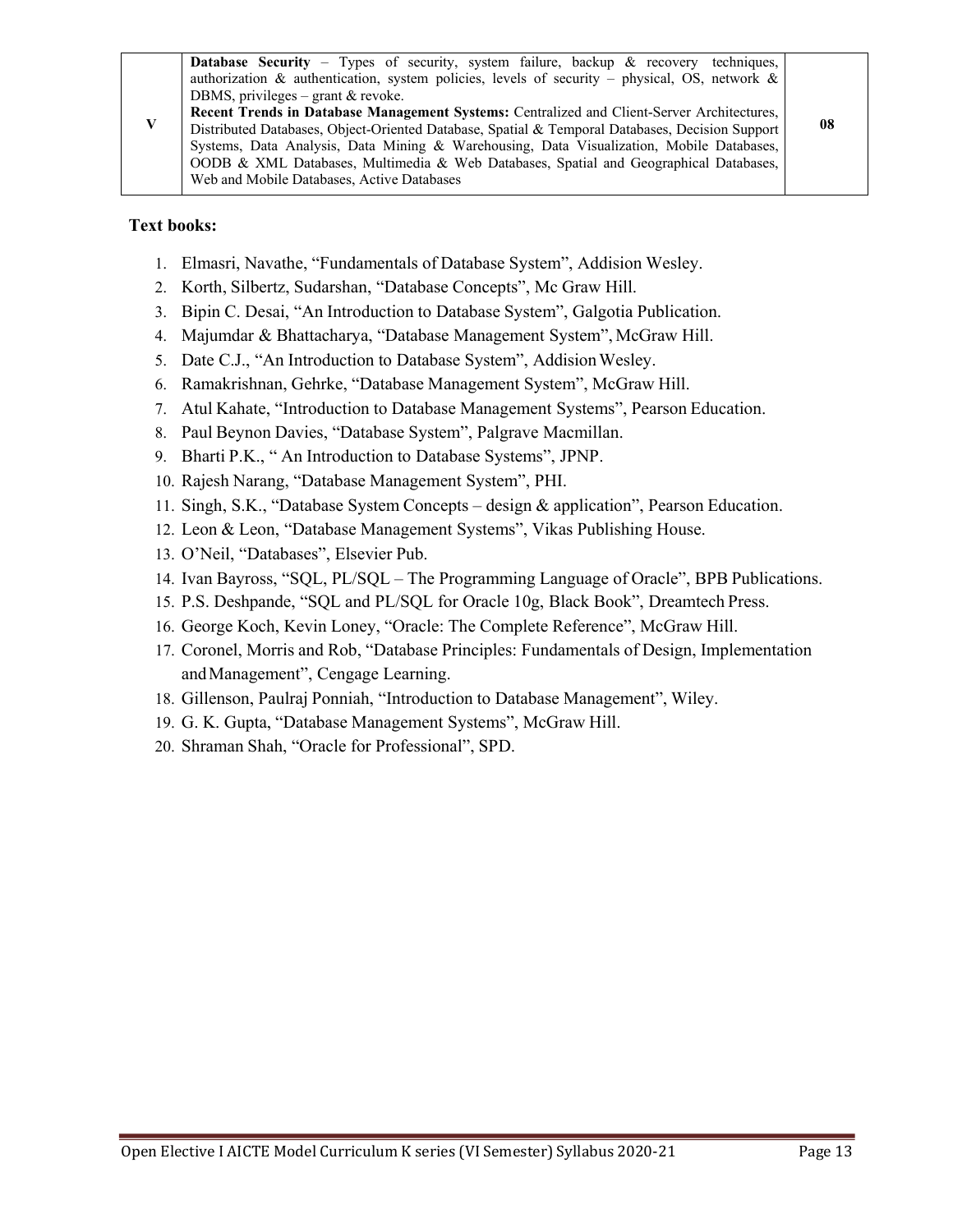| KOE-068 SOFTWARE PROJECT MANAGEMENT                                  |                                                                                              |  |            |  |
|----------------------------------------------------------------------|----------------------------------------------------------------------------------------------|--|------------|--|
| <b>Bloom's Knowledge</b><br><b>Course Outcome (CO)</b><br>Level (KL) |                                                                                              |  |            |  |
|                                                                      | At the end of course, the student will be able:                                              |  |            |  |
| CO <sub>1</sub>                                                      | Identify project planning objectives, along with various cost/effort estimation<br>models.   |  | $K_3$      |  |
| CO <sub>2</sub>                                                      | Organize $\&$ schedule project activities to compute critical path for risk analysis.        |  | $K_3$      |  |
| CO <sub>3</sub>                                                      | Monitor and control project activities.                                                      |  | K4, K5     |  |
| CO <sub>4</sub>                                                      | Formulate testing objectives and test plan to ensure good software quality under<br>SEI-CMM. |  | $K_6$      |  |
| CO <sub>5</sub>                                                      | Configure changes and manage risks using project management tools.                           |  | $K_2, K_4$ |  |

| <b>DETAILED SYLLABUS</b> |                                                                                                                                                                                                                                                                                                                                                                                                                                                                              |         |
|--------------------------|------------------------------------------------------------------------------------------------------------------------------------------------------------------------------------------------------------------------------------------------------------------------------------------------------------------------------------------------------------------------------------------------------------------------------------------------------------------------------|---------|
| Unit                     |                                                                                                                                                                                                                                                                                                                                                                                                                                                                              | Lecture |
| $\mathbf{I}$             | <b>Project Evaluation and Project Planning:</b><br>Importance of Software Project Management – Activities – Methodologies – Categorization of<br>Software Projects - Setting objectives - Management Principles - Management Control -<br>Project portfolio Management – Cost-benefit evaluation technology – Risk evaluation –<br>Strategic program Management - Stepwise Project Planning.                                                                                 | 08      |
| $\mathbf{H}$             | <b>Project Life Cycle and Effort Estimation:</b><br>Software process and Process Models - Choice of Process models - Rapid Application<br>development - Agile methods - Dynamic System Development Method - Extreme<br>Programming- Managing interactive processes - Basics of Software estimation - Effort and<br>Cost estimation techniques - COSMIC Full function points - COCOMO II - a Parametric<br>Productivity Model.                                                | 08      |
| III                      | <b>Activity Planning and Risk Management:</b><br>Objectives of Activity planning – Project schedules – Activities – Sequencing and scheduling –<br>Network Planning models - Formulating Network Model - Forward Pass & Backward Pass<br>techniques – Critical path (CRM) method – Risk identification – Assessment – Risk Planning –<br>Risk Management - - PERT technique - Monte Carlo simulation - Resource Allocation -<br>Creation of critical paths - Cost schedules. | 08      |
| $\mathbf{IV}$            | <b>Project Management and Control:</b><br>Framework for Management and control Collection of data Visualizing progress - Cost<br>monitoring Earned Value Analysis - Prioritizing Monitoring - Project tracking - Change control<br>Software Configuration Management - Managing contracts - Contract Management.                                                                                                                                                             | 08      |
| V                        | <b>Staffing in Software Projects:</b><br>Managing people - Organizational behavior - Best methods of staff selection Motivation - The<br>Oldham Hackman job characteristic model - Stress - Health and Safety - Ethical and<br>Professional concerns – Working in teams Decision making Organizational structures Dispersed<br>and Virtual teams - Communications genres Communication plans Leadership.                                                                     | 08      |
| <b>Text books:</b>       |                                                                                                                                                                                                                                                                                                                                                                                                                                                                              |         |
|                          | 1. Bob Hughes, Mike Cotterell and Rajib Mall: Software Project Management – Fifth Edition, McGraw Hill,<br>New Delhi, 2012.                                                                                                                                                                                                                                                                                                                                                  |         |
| 2.                       | Robert K. Wysocki — Effective Software Project Management – Wiley Publication, 2011.                                                                                                                                                                                                                                                                                                                                                                                         |         |

- 3. Walker Royce: ―Software Project Management- Addison-Wesley, 1998.
- 4. Gopalaswamy Ramesh, ―Managing Global Software Projects McGraw Hill Education (India), Fourteenth Reprint 2013.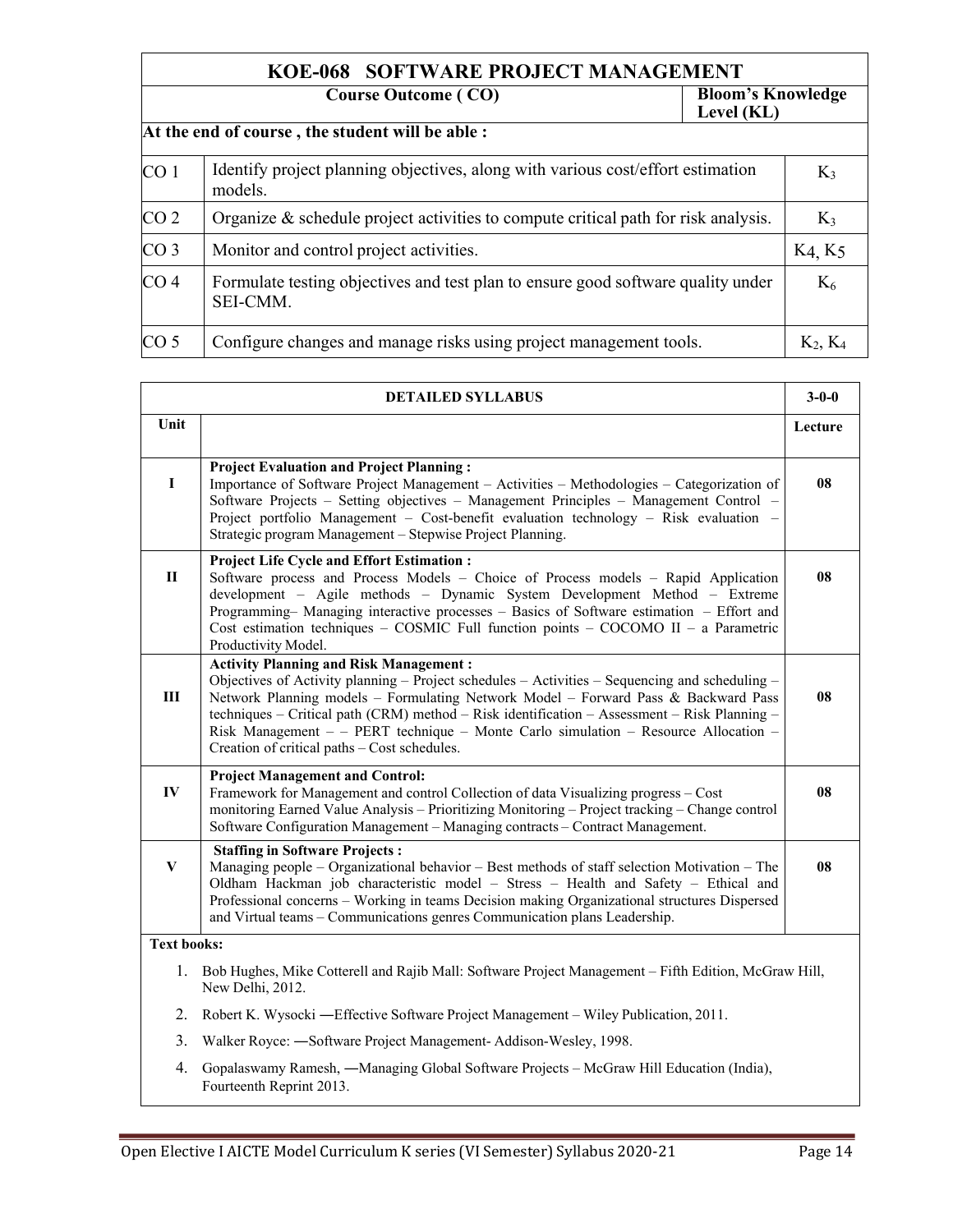# **KOE-069 UNDERSTANDING THE HUMAN BEING COMPREHENSIVELY – HUMAN ASPIRATIONS AND ITS FULFILLMENT**

#### **Course Objectives:**

- 1. To help the students having the clarity about human aspirations, goal, activities and purpose of life.
- 2. To facilitate the competence to understand the harmony in nature/existence and participation of human being in the nature/existence.
- 3. To help the students to develop the understanding of human tradition and its various components.

#### **Course Methodology:**

- 1. The methodology of this course is exploration and thus universally adaptable. It involves a systematic and rational study of the human being vis-à-vis the rest of existence.
- 2. It is free from any dogma or set of do's and don'ts related to values.
- 3. It is a process of self-investigation and self-exploration, and not of giving sermons. Whatever is found as truth or reality is stated as a proposal and the students are facilitated and encouraged to verify it in their own right, based on their Natural Acceptance and subsequent Experiential Validation.
- 4. This process of self-exploration takes the form of a dialogue between the teacher and the students to begin with, and then to continue within the student leading to continuous self-evolution.
- 5. This self-exploration also enables them to critically evaluate their preconditioning and present beliefs.

| KOE-069 UNDERSTANDING THE HUMAN BEING COMPREHENSIVELY-<br>HUMAN ASPIRATIONS AND ITS FULFILLMENT |                                                                                                                                                                                                                                                                                                                                                                                                                                                                                        |                 |  |
|-------------------------------------------------------------------------------------------------|----------------------------------------------------------------------------------------------------------------------------------------------------------------------------------------------------------------------------------------------------------------------------------------------------------------------------------------------------------------------------------------------------------------------------------------------------------------------------------------|-----------------|--|
| <b>Unit</b>                                                                                     | <b>Topic</b>                                                                                                                                                                                                                                                                                                                                                                                                                                                                           | <b>Lectures</b> |  |
| $\mathbf{1}$                                                                                    | <b>Introduction:</b><br>The basic human aspirations and their fulfillment through Right understanding and<br>Resolution; All-encompassing Resolution for a Human Being, its details and solution of<br>problems in the light of Resolution.                                                                                                                                                                                                                                            | 8               |  |
| $\mathbf{2}$                                                                                    | <b>Understanding Human being and its expansion:</b><br>The domain of right understanding starts from understanding the human being (the knower,<br>the experience and the doer); and extends up to understanding nature/existence $-$ its<br>interconnectedness and co-existence; and finally understanding the role of human being in<br>existence (human conduct).                                                                                                                   | 8               |  |
| $\overline{\mathbf{3}}$                                                                         | <b>Activities of the Self:</b><br>Understanding the human being comprehensively is the first step and the core theme of this<br>course; human being as co-existence of the self and the body; the activities and potentialities<br>of the self; Reasons for harmony/contradiction in the self.                                                                                                                                                                                         | 8               |  |
| 4                                                                                               | <b>Understanding Co-existence with other orders:</b><br>The need and the process of inner evolution (through self-exploration, selfawareness and<br>self-evaluation)- particularly awakening to activities of the Self: Realization, Understanding<br>and Contemplation in the Self (Realization of Co-Existence, Understanding of Harmony in<br>Nature and Contemplation of Participation of Human in this harmony/ order leading to<br>comprehensive knowledge about the existence). | 8               |  |
| 5                                                                                               | Expansion of harmony from self to entire existence:<br>Understanding different aspects of All-encompassing Resolution (understanding, wisdom,<br>science etc.), Holistic way of living for Human Being with All-encompassing Resolution<br>covering all four dimensions of human endeavour viz., realization, thought, behavior and<br>work (participation in the larger order) leading to harmony at all levels from self to Nature<br>and entire Existence.                          | 8               |  |